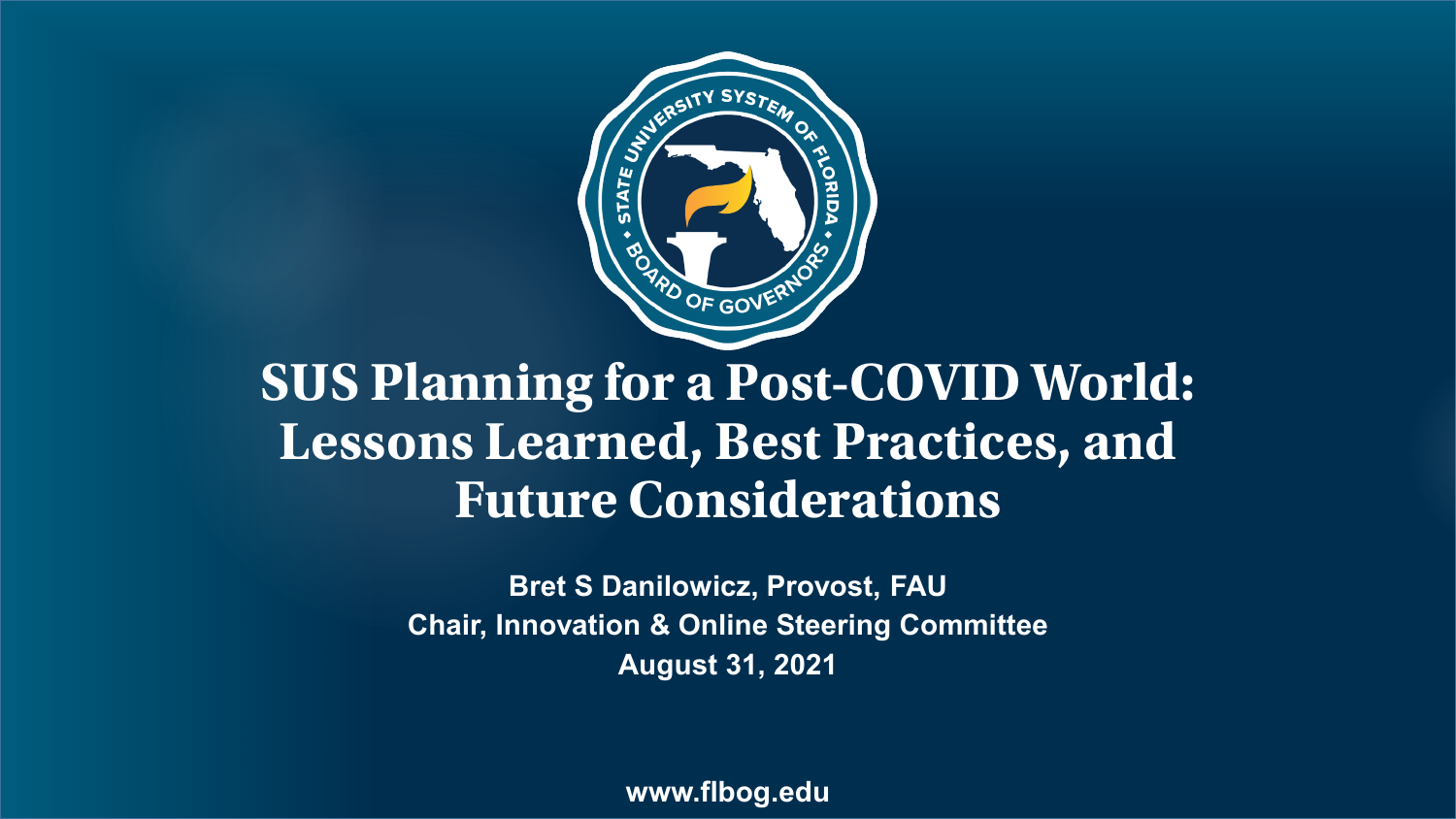# Key Questions:



- Is the SUS response going to be a return to the status quo or adapting to sustained change? How do we build excellence and greater resilience for the future?
- What inherent limitations and weaknesses, and potential opportunities, has the global pandemic revealed across the SUS and how successful have we been in addressing them over the past year?
- What are the most significant "lessons learned" with relevance to higher education? What "best practices" have emerged across the SUS that we may wish to share and adopt?
- What might the post-COVID "new normal" look like for higher education in Florida, and what innovations are most likely going to gain traction and sustain in the mid- to long-term?
- How can the 12 SUS institutions collaborate most effectively in anticipation of a potential paradigm shift in higher education?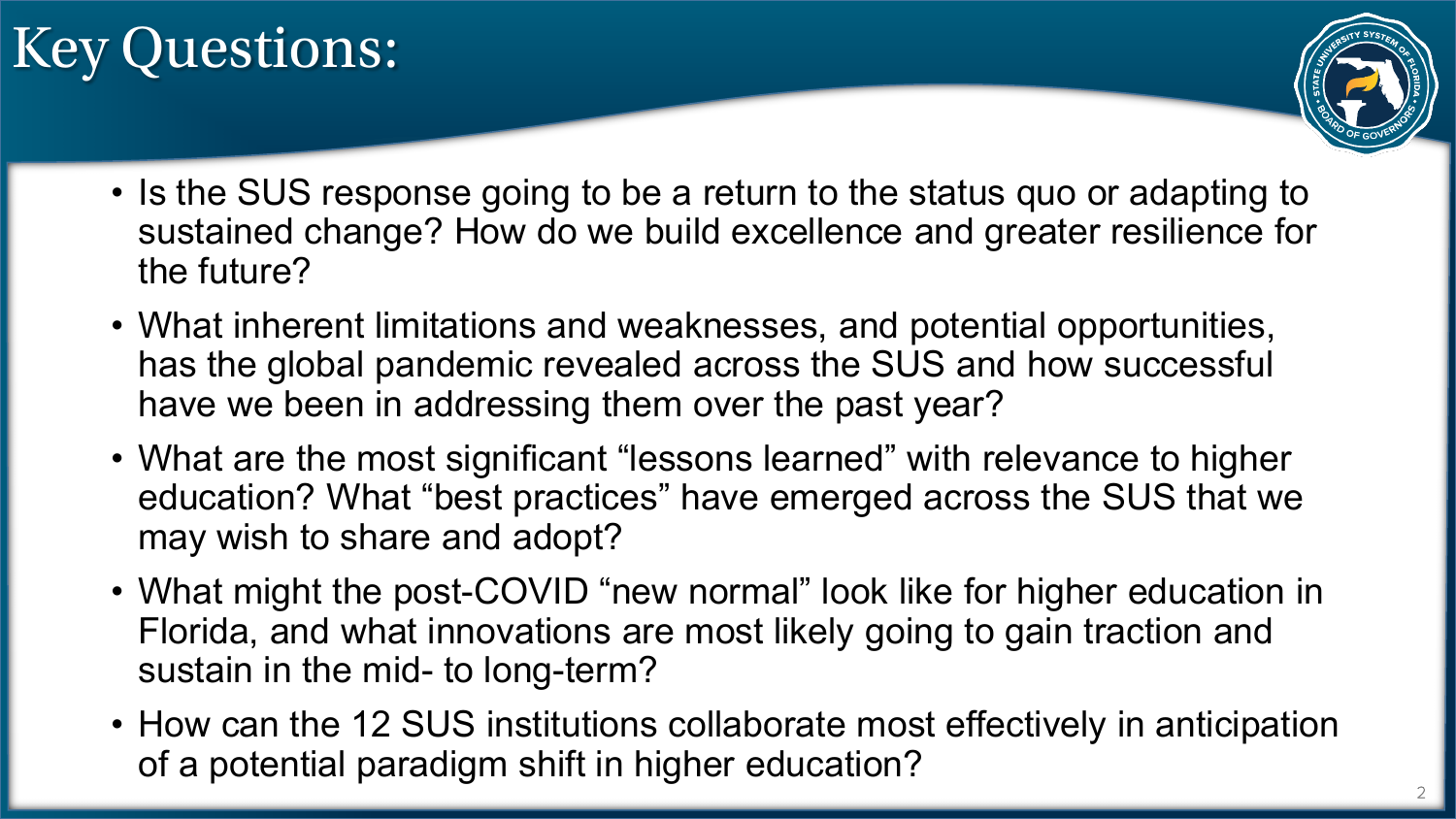

- Framework: *SUS Planning for a Post-COVID World. Lessons Learned, Best Practices, and Future Considerations* [January 2021],
- Academic Planning [March 2021],
- Faculty Success [March 2021],
- Student Access, Progression and Learning (academic continuity) [June 2021],
- Strengthening Campus Communities [June 2021],
- Preventive Health [August 2021],
- Administrative and Budgetary Considerations [August 2021],
- Extension Services [November 2021], and
- *Final Report and Recommendations [January 2022].*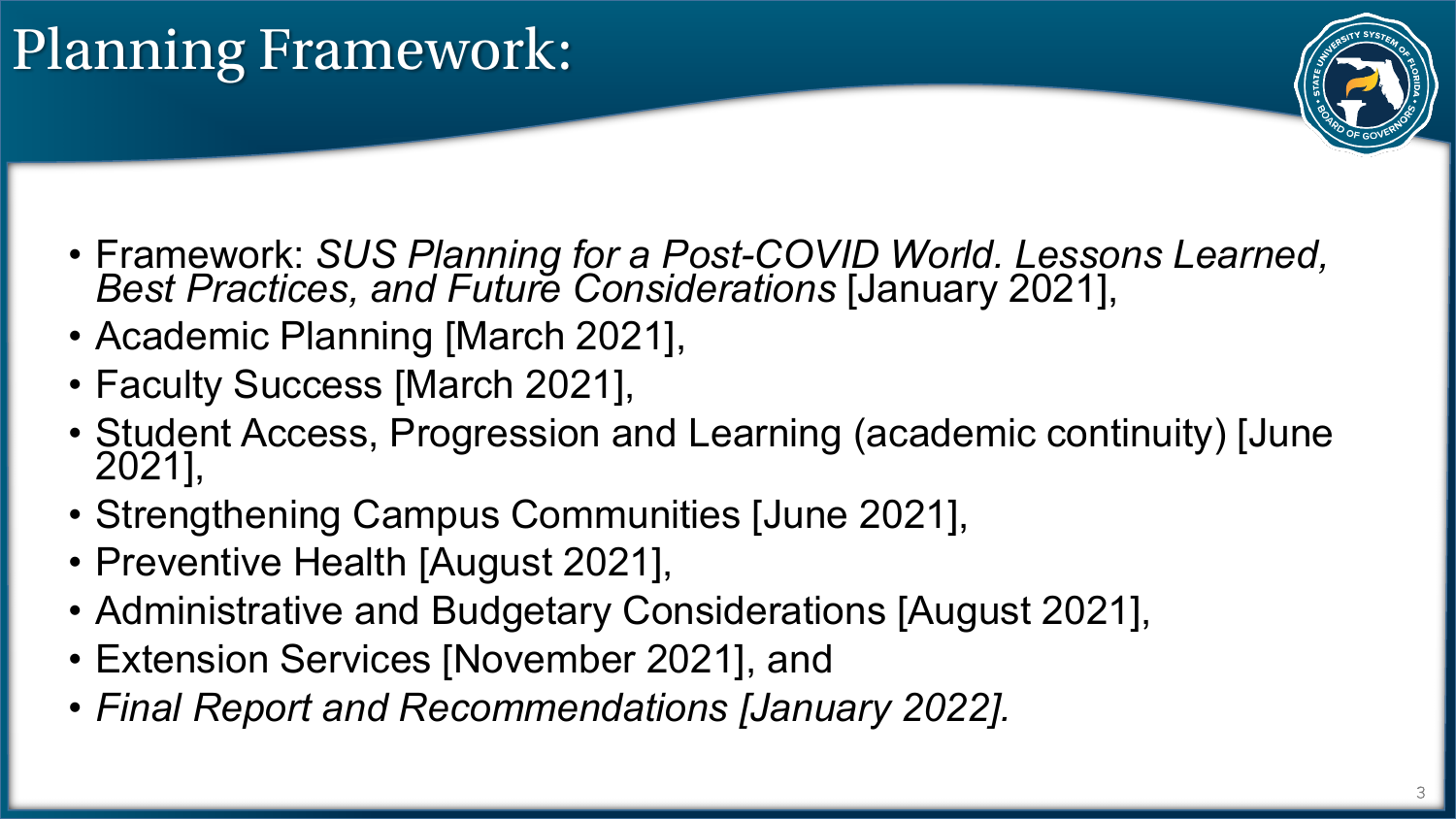A Focus on Health, Safety, Financial, and Administrative Issues



*Medical/Financial/Administrative and Other Considerations in a Post- Pandemic World* (June 30, 2021) Contributing Stakeholder Groups:

- Medical School Deans,
- Public Health Deans,
- Council of Administrative and Financial Affairs,
- Athletics and Other Auxiliaries,
- Emergency Managers,
- Police Chiefs,
- Chief Information Officers,
- Human Resource Directors, and
- Financial Aid Directors

*Delivering Continuing Education in a Post-Pandemic World (August 3, 2021)*<br>Contributing Stakeholder Groups:

• Directors of Continuing Education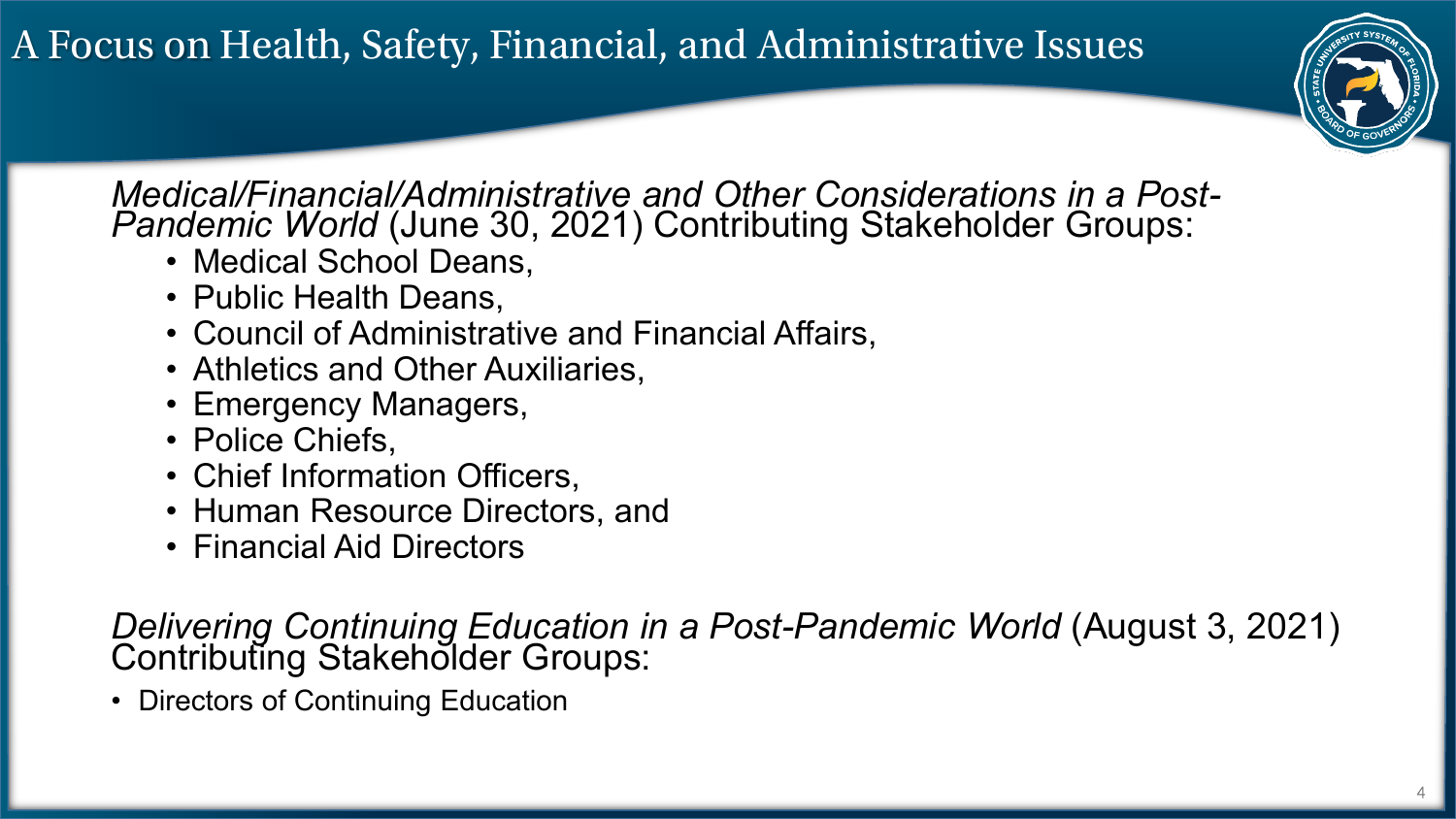



- Maintaining IT staffing due to competition with private sector
- Campuses were not fully prepared to meet demands for nearly instant pandemic-related information
- Supply chains were disrupted leading to critical supply shortages
- Contracts difficult to adjust due to specified volume thresholds
- Sense of community among classmates, faculty, and patients not as strong in remote settings
- Motivating and keeping employees is challenging in a fully remote environment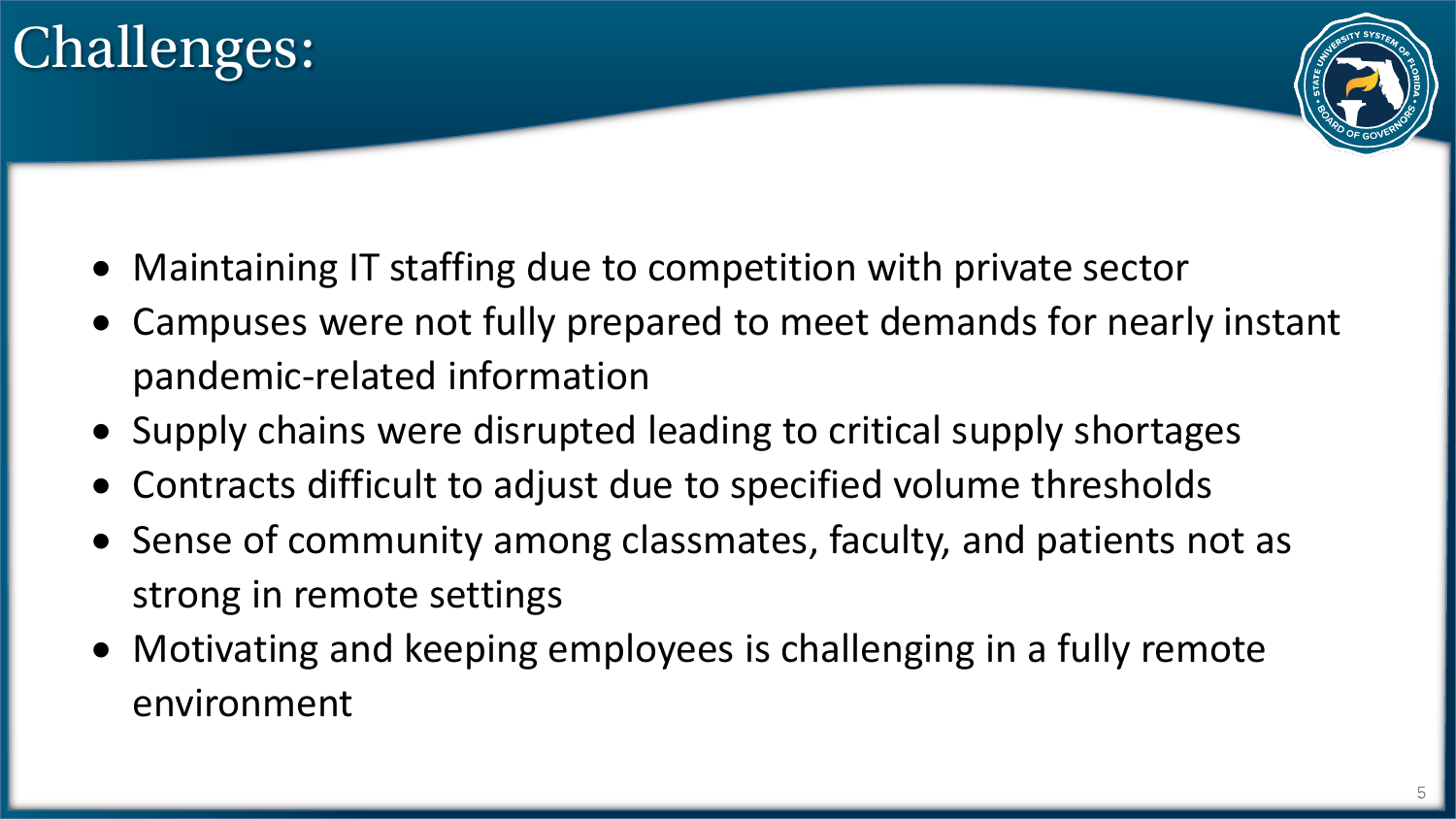### Lessons Learned and Best Practices:



- SUS learned how to lead and support state efforts in testing procedures, pandemic research, and COVID-19 patient care
- Increased use of IT places the SUS at an increased risk of cybersecurity threats
- Change thinking about IT from a support unit to a strategic investment in the core academic mission of the SUS
- The way institutions recruit and retain employees must change with the workforce
- Remote interviews for students, residency, & staff positions allowed more equity and access and resulted in more diverse interview pools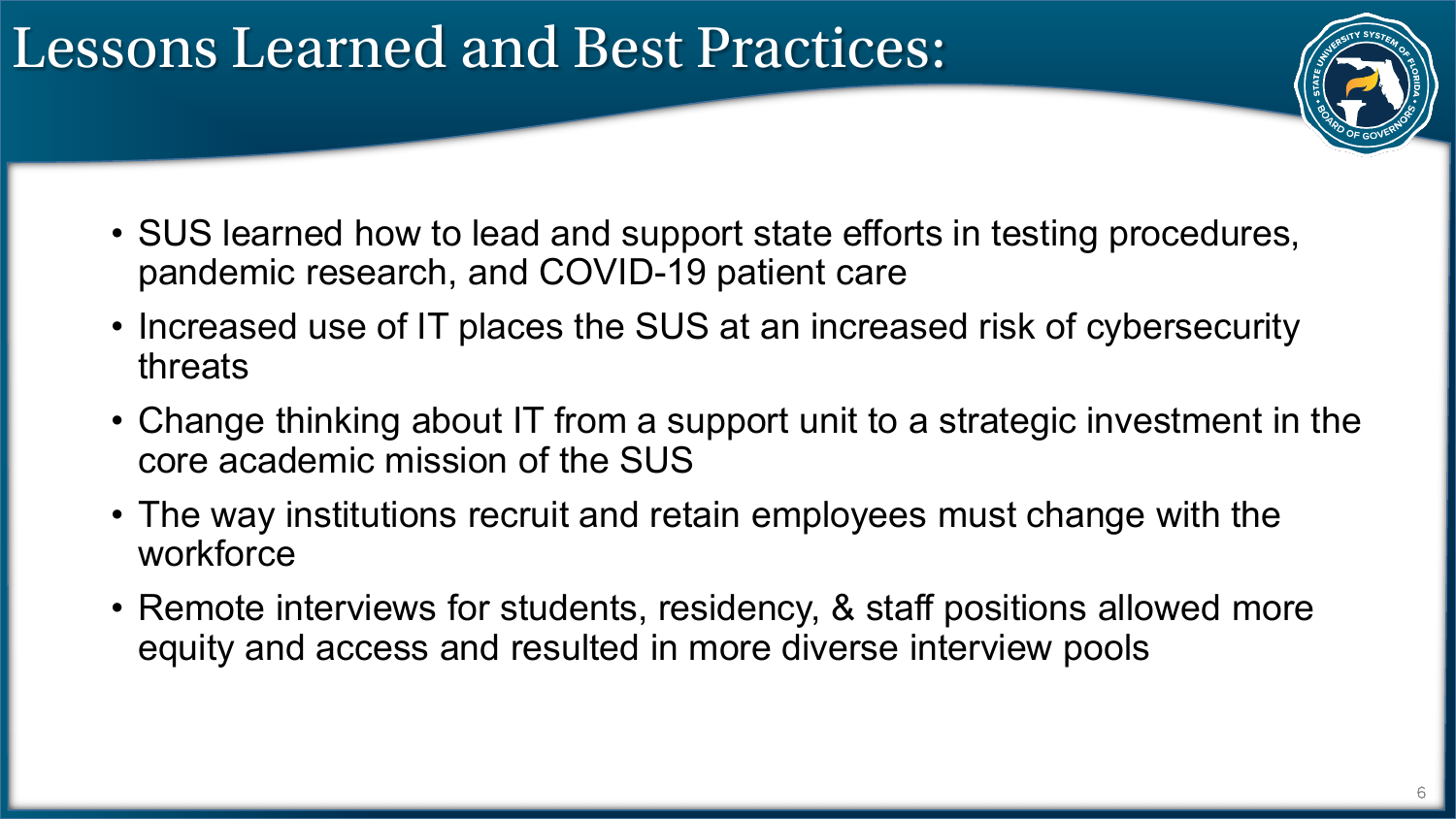### Lessons Learned and Best Practices:



- A new appreciation of the value of telehealth for patient care, wellness visits, and counseling
- Arenas can be used for large-scale testing and vaccination for campus, local, and regional communities
- On-campus mail service can become a PPE warehouse and delivery system
- Large group meetings better attended when conducted remotely, particularly for off-campus clinical faculty
- Strategically offer free online professional development courses to faculty, students, staff, and community members.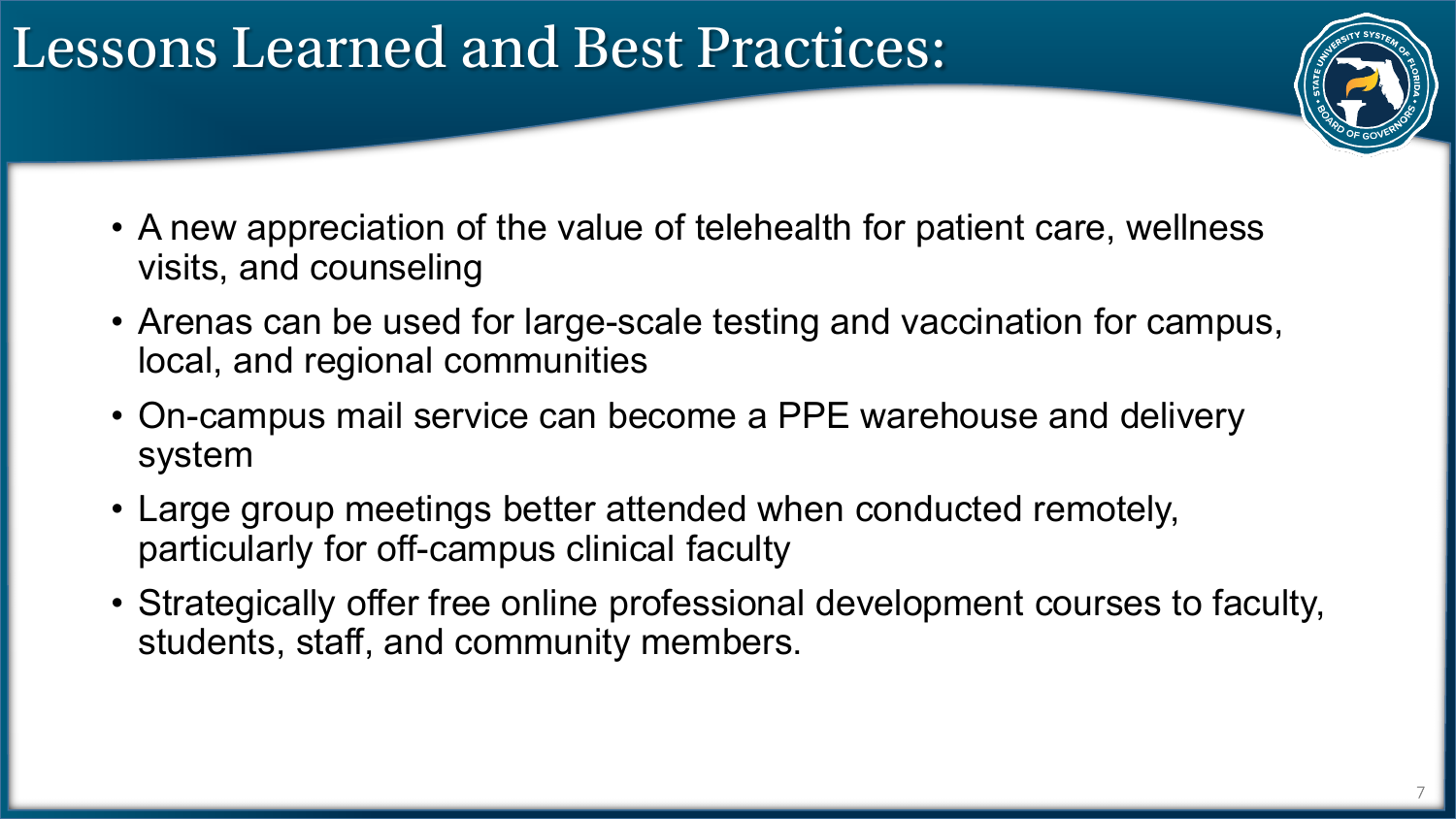## Recommendations:



- Update statewide and SUS mutual aid agreements to bolster available support
- Develop a standardized SUS platform for near real-time sharing of emergency information
- Integrate SUS emergency managers into the state EOC
- Create a mechanism whereby public health expertise could be utilized by the entire state not just counties with academic public health programs
- Continue to develop statewide shared service contracts for commonly used software and platform services
- Expand 'best practice' IT collaborations like Florida LambdaRail, SSERCA, HiPerGator, and regional data centers
- SUS institutions should establish authority to temporarily reassign staff or contract staff to emergency preparation, response, and recovery needs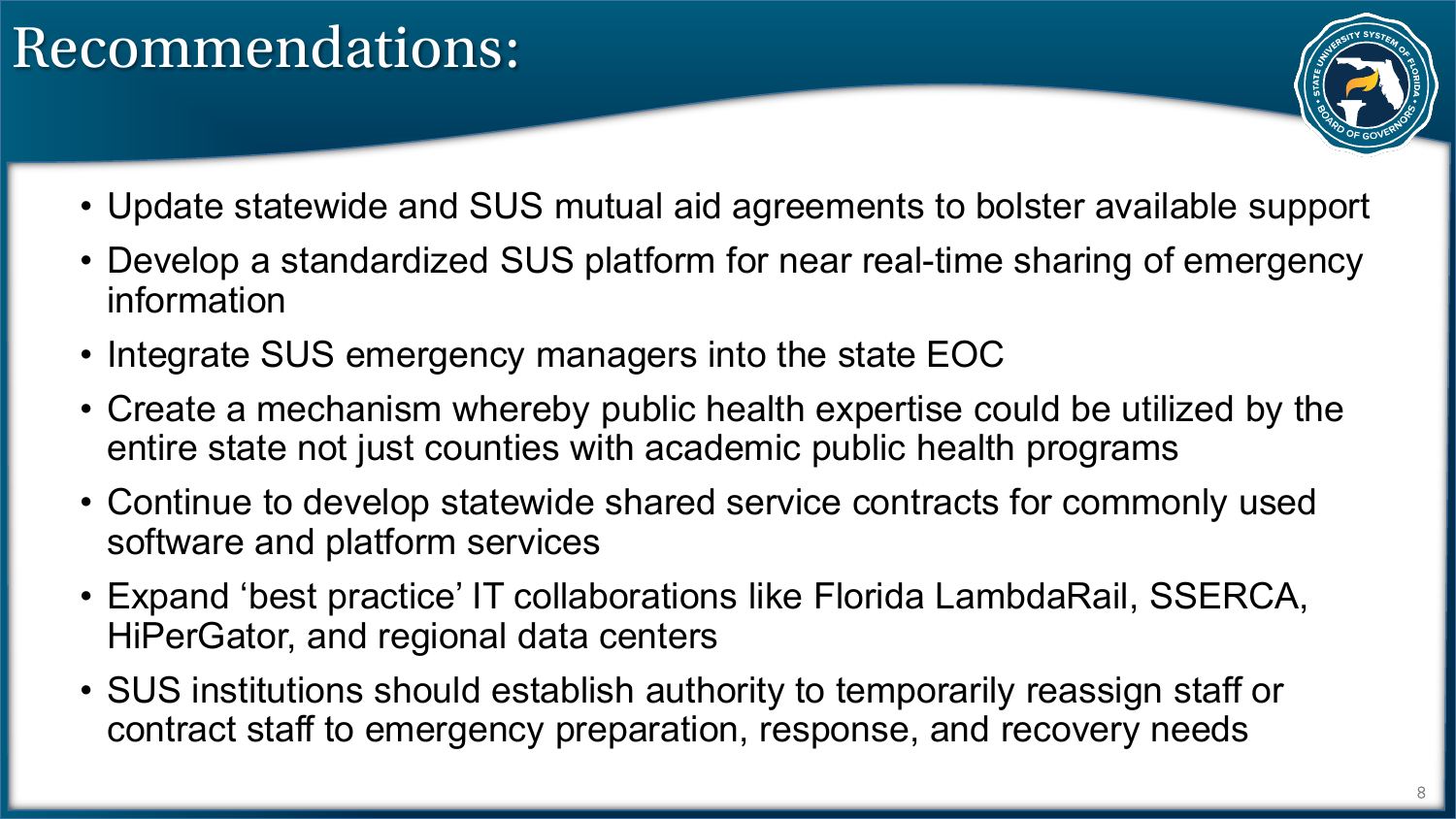## Recommendations:



- Explore requiring every SUS student to have health insurance to allow appropriate mental and physical health support
- Leverage relationships with contracted service providers into campus emergency response efforts through their networks, expertise, and buying power
- Increase university flexibility in spending E&G reserves allowing a nimble response to emergencies
- Develop plans to balance remote work with in-person need and cost of physical space use on campus
- Further explore if remote work options will increase the size and quality of the applicant pool for staff positions
- Explore the development of micro-credentials and their industry recognition, and how to use them across demographics served by Continuing Ed
- Continuing Ed should partner with Career Source to assist displaced workers seeking to start new careers in different fields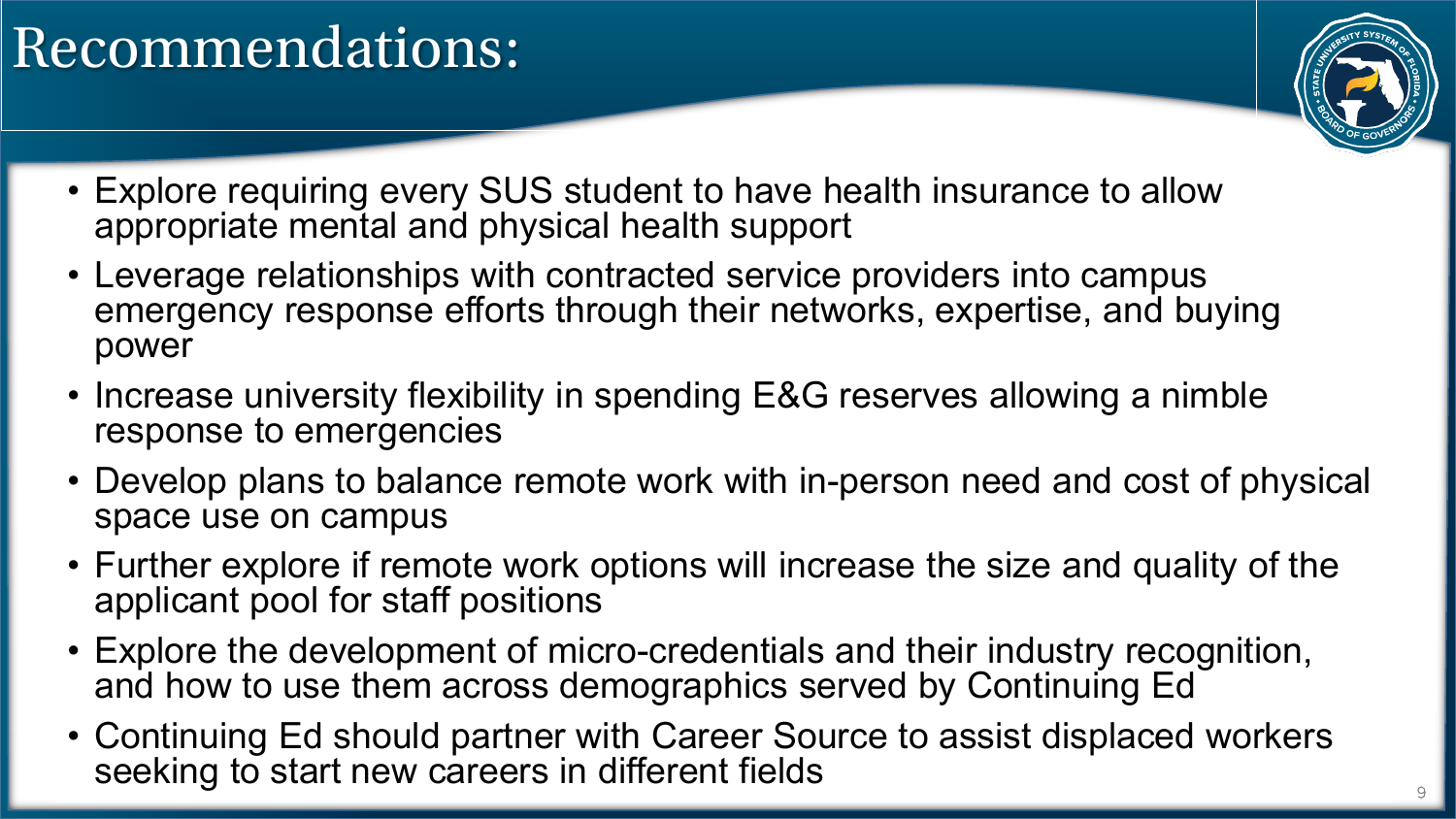



- Extension Services and report progress [*November 2021*]
- Final report and recommendations [*January 2022*]